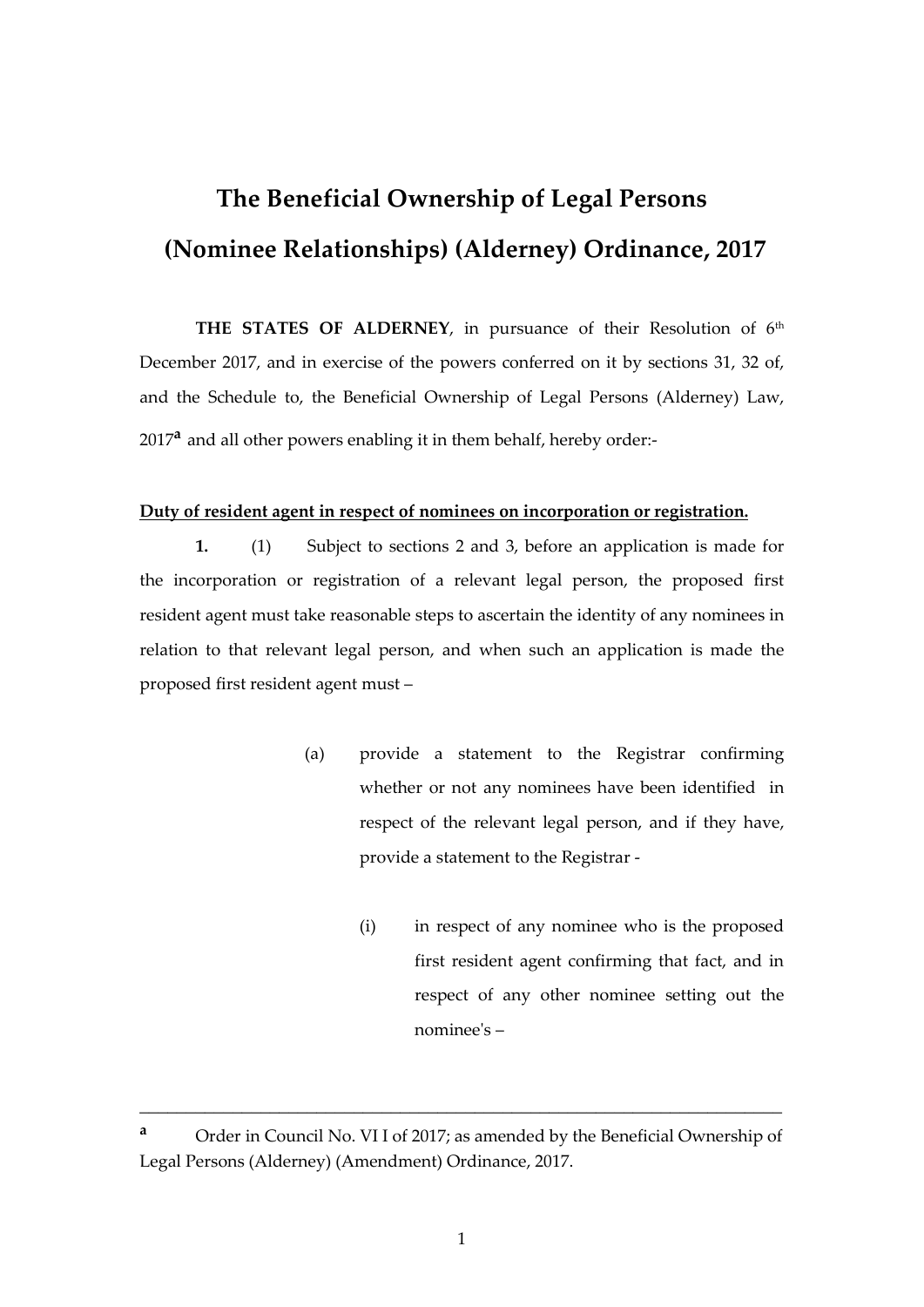- (A) name,
- (B) nationality (or jurisdiction of incorporation or registration in the case of a legal person),
- (C) date of birth (or date of incorporation or registration, and registration number, in the case of a legal person), and
- (D) principal residential address (or address of the registered office in the case of a legal person),
- (ii) identifying the nature of the nominee relationship and, in the case of any nominee relationship entered into after the coming into force of the Law, the date on which it was entered into,
- (iii) either confirming that the nominator is a beneficial owner and identifying that person, or, if that is not the case, setting out the nominator's-
	- (A) name,
	- (B) nationality (or jurisdiction of incorporation or registration in the case of a legal person),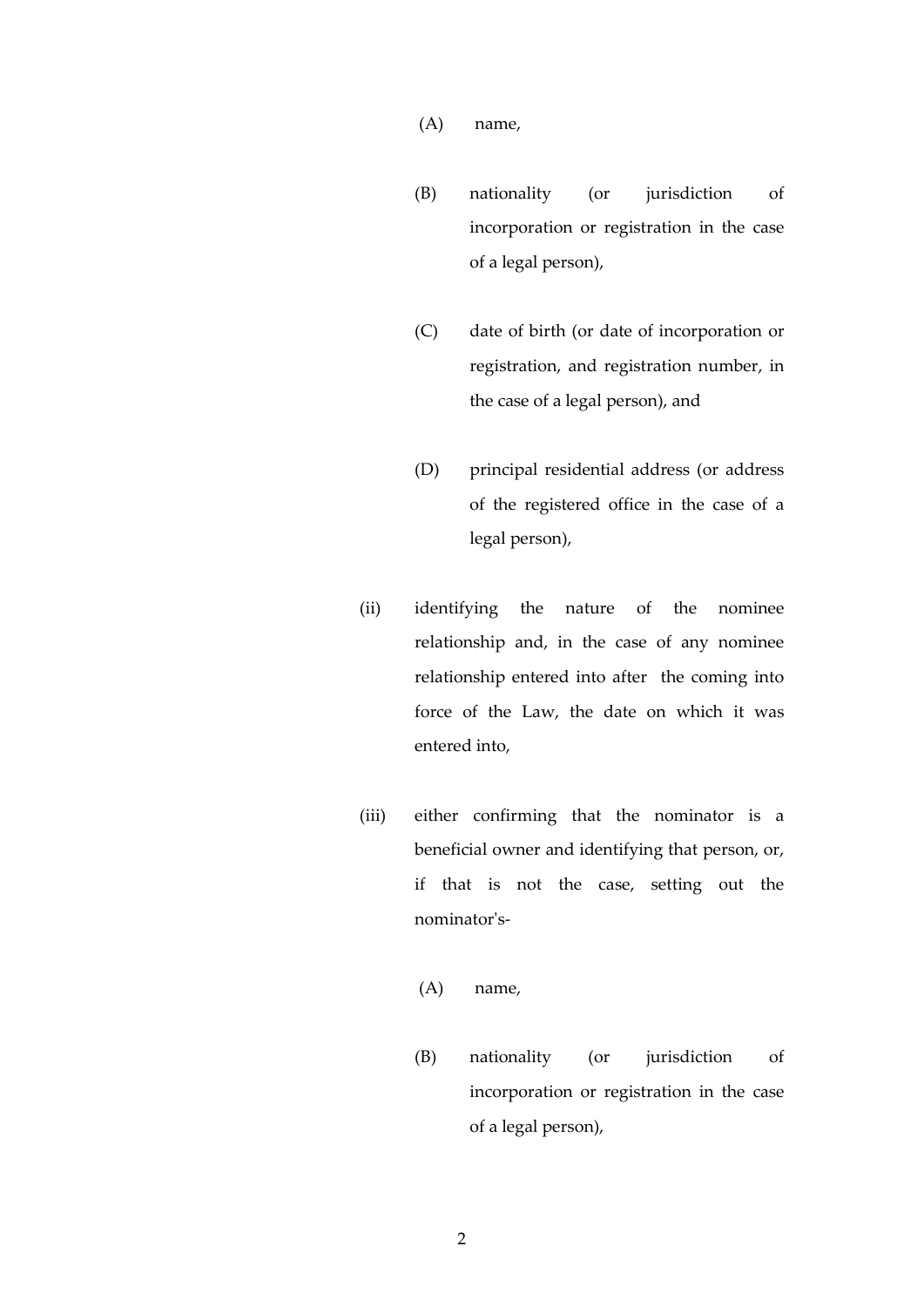- (C) date of birth (or date of incorporation or registration, and registration number, in the case of a legal person), and
- (D) principal residential address (or address of the registered office in the case of a legal person),
- (b) take reasonable steps to verify the information in the statement, and provide with the statement a statement that the proposed first resident agent has taken reasonable steps to verify the information, and
- (c) serve copies of the statements on
	- (i) the relevant legal person,
	- (ii) upon request, the proposed first directors.

(2) For the avoidance of doubt, where two or more persons act as nominators jointly, the particulars listed at paragraph (1)(a)(iii) should be provided in respect of each of them.

#### **Specified nominees.**

**2.** (1) Where the proposed first resident agent of a relevant legal person ascertains that there is a nominee in respect of the relevant legal person, and that nominee is a post-trade services provider listed in Schedule 1 to this Ordinance (a "**specified nominee**"), section 1 applies save that in place of the particulars set out at section 1(1)(a), the particulars to be included in the statement provided to the Registrar under that section in respect of that nominee are –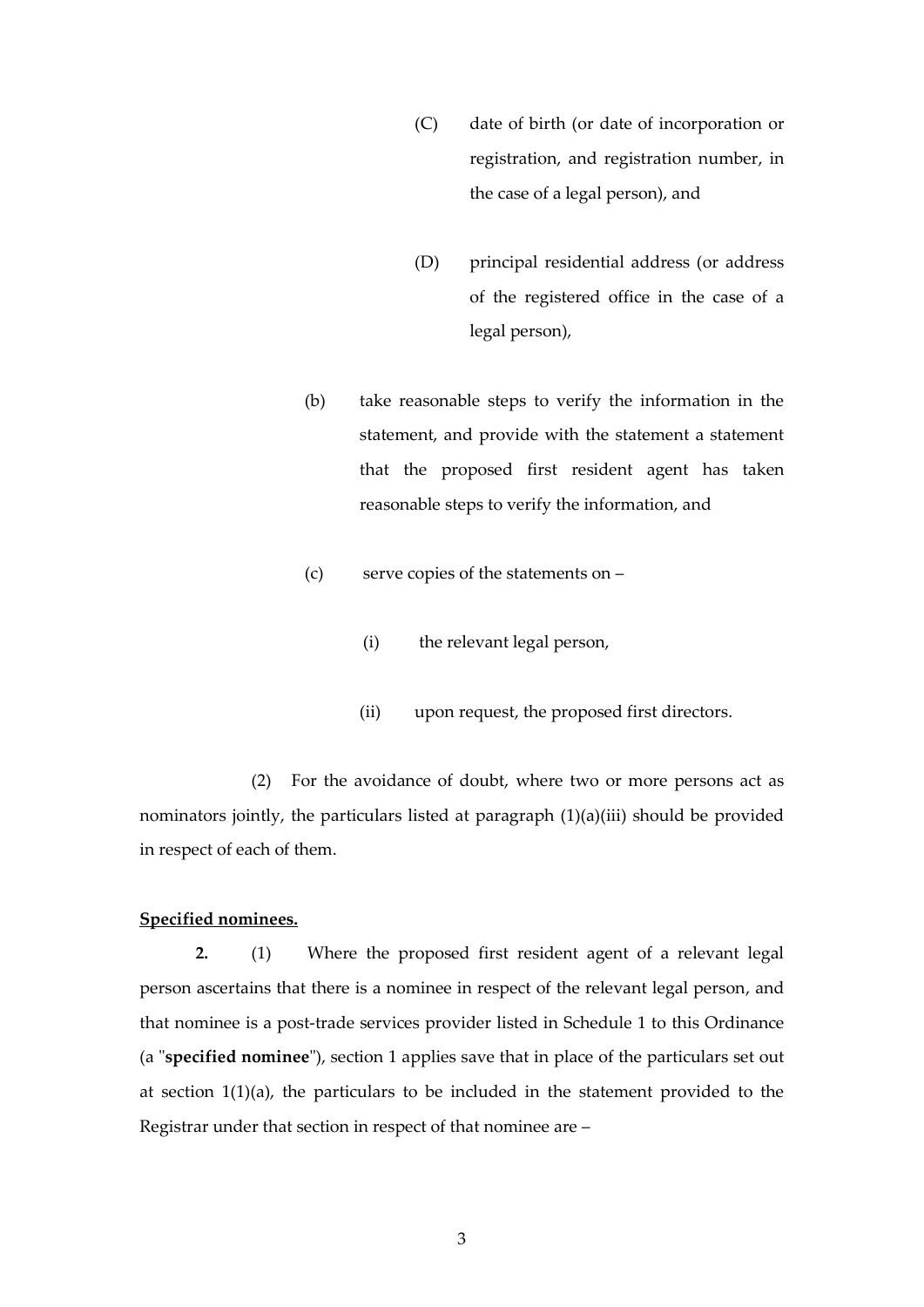- (a) the nominee's name, and
- (b) confirmation of the nominee relationship and of the fact that the nominee is a specified nominee.
- (2) The Committee may amend Schedule 1 by regulations.

#### **Licensed fiduciaries.**

**3.** (1) Where the proposed first resident agent of a relevant legal person ascertains that there is a nominee in respect of the relevant legal person and either the nominee or nominator is a licensed fiduciary (a "**fiduciary**"), section 1 applies save that in place of the particulars set out at section 1(1)(a), the particulars to be included in the statement provided to the Registrar under that section in respect of that nominee are -

- (a) the fiduciary's name, and
- (b) confirmation of the nominee relationship and of the fact that the fiduciary is the nominee or the nominator (as the case may be).

(2) A fiduciary must make available to the proposed first resident agent (or any subsequent resident agent of the relevant legal person) upon request a record of the particulars, together with verifying information, set out in paragraph (3).

- (3) The particulars referred to in paragraph (2) are
	- (a) information demonstrating whether the fiduciary is the nominee or the nominator,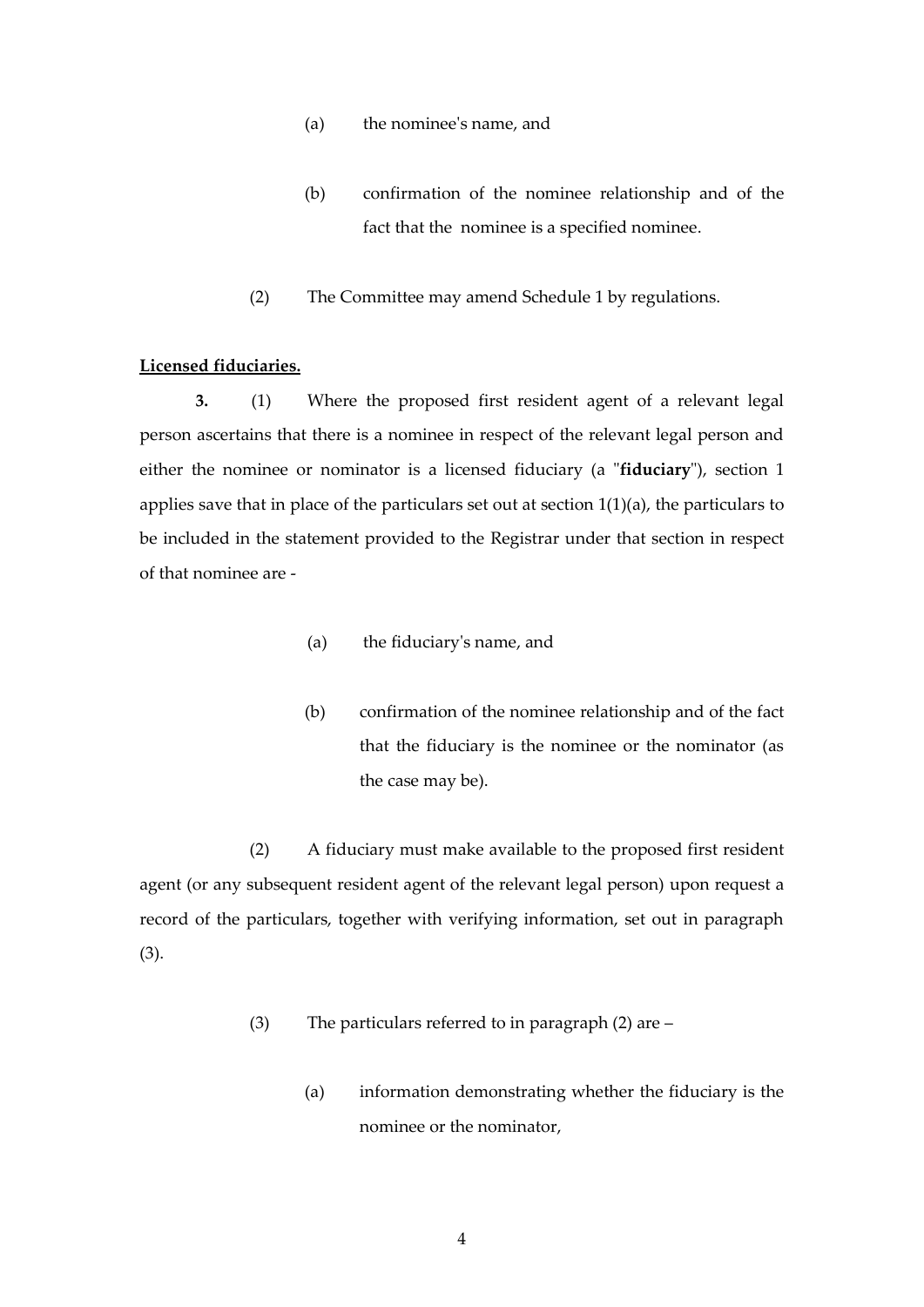- (b) where the nominee is a specified nominee, that fact and the name of the specified nominee,
- (c) in respect of any party to the nominee relationship other than the fiduciary (or the specified nominee if applicable), that person's –
	- (i) name,
	- (ii) nationality (or jurisdiction of incorporation or registration in the case of a legal person),
	- (iii) date of birth (or date of incorporation or registration, and registration number, in the case of a legal person), and
	- (iv) principal residential address (or address of the registered office in the case of a legal person), and
- (d) the nature of the nominee relationship and, in the case of any nominee relationship entered into after the coming into force of the Law, the date on which it was entered into.

(4) The particulars set out in subsection (3), together with verifying information, must be maintained by the fiduciary for the duration of the nominee relationship, and for a period of at least five years starting from the date on which that relationship ceased, and while they are so maintained the fiduciary must take reasonable steps to ensure that they remain accurate and up to date.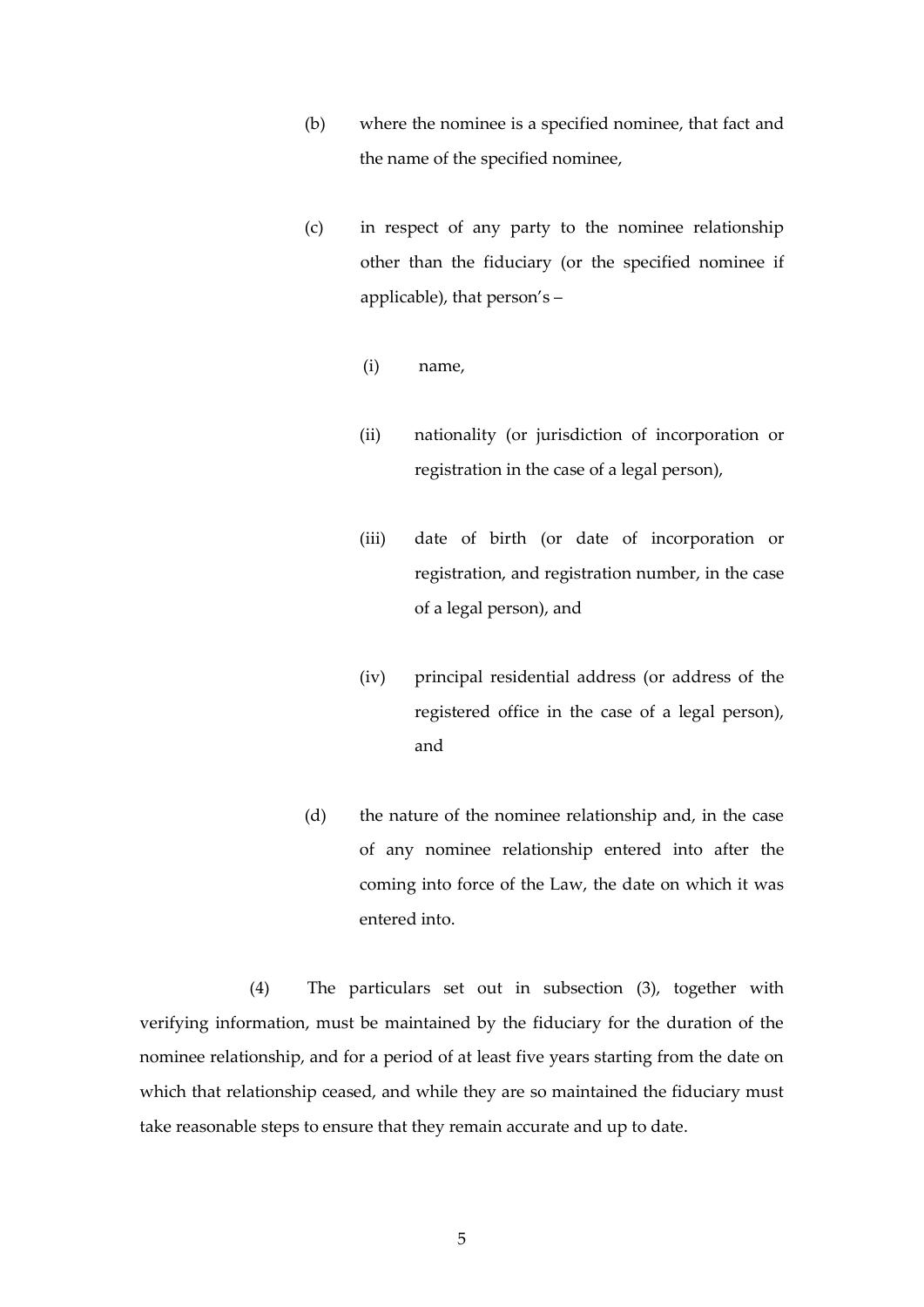#### **Existing relevant legal persons.**

**4.** (1) On or before 31st January 2018 the resident agent of a relevant legal person that was incorporated or registered (as the case may be) before the coming into force of this Ordinance must take reasonable steps to ascertain whether there are any nominees in respect of that relevant legal person, and take the steps set out in regulations 1 to 3 as those regulations apply in relation to that relevant legal person.

(2) On or before  $31<sup>st</sup>$  January 2018 any fiduciary who is a nominee or nominator in respect of a relevant legal person that was incorporated or registered (as the case may be) before the coming into force of this Ordinance must establish and thereafter maintain a record of the particulars set out at section 3(3), and must make that record available to the resident agent of the relevant legal person upon request.

# **Ongoing powers and duties of resident agent in respect of nominees and nominators.**

**5.** (1) Sections 6 to 10 and 12 to 13 of the Law shall apply in respect of nominees and nominators, as set out in Schedule 2 to this Ordinance.

(2) The resident agent of a relevant legal person must keep the required particulars of nominees in a separate part of the record of beneficial owners in respect of that relevant legal person; and references to a relevant legal person's record of beneficial owners shall, as sections 6 to 10 and 12 to 13 apply by virtue of this Ordinance, be construed accordingly.

#### **Failure to comply with information duties.**

**6.** (1) A proposed first resident agent who fails to comply with section 1, 2 or 3, and a resident agent who fails to comply with section 4(1) or 5(2), or with a duty under sections 6 to 10 of the Law as those provisions apply to the resident agent by virtue of section 5, is guilty of an offence.

6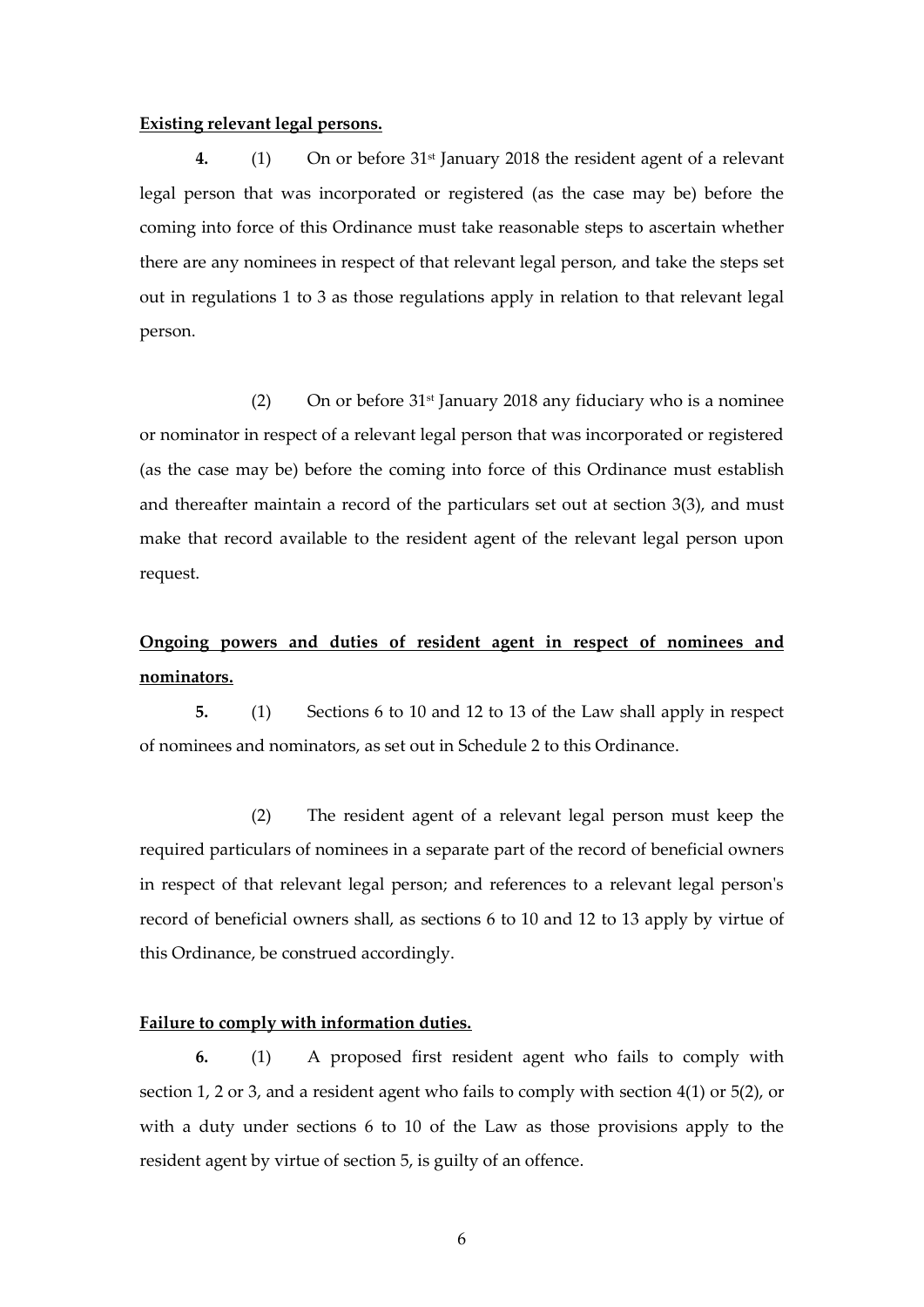(2) A person who fails to comply with a notice served under section 6 or 8 of the Law, or with a duty under section 12 or 13 of the Law, as those provisions apply to the person by virtue of section 5, is guilty of an offence.

(3) A fiduciary who fails to comply with section 3(2) or (4), or section 4(2), is guilty of an offence.

 (4) It is a defence for a proposed first resident agent charged with an offence under paragraph (1) of failing to comply with section 1, 2 or 3, and for a resident agent charged with an offence under that paragraph of failing to comply with section 4(1) or 5(2), or with a duty under sections 6 to 10 of the Law as those provisions apply to the resident agent by virtue of section 5, to prove that he or she took all reasonable steps to attempt to comply with the section or duty.

(5) It is a defence for a person charged with an offence under paragraph (2) of failing to comply with a notice served under section 6 or 8 of the Law, or with a duty under section 12 or 13 of the Law as those provisions apply to the person by virtue of section 5, to prove that the person took all reasonable steps to attempt to comply with the notice or duty (as the case may be).

(6) It is a defence for a fiduciary charged with an offence under paragraph (3) of failing to comply with section 3(2) or (4), or section 4(2), to prove that he or she took all reasonable steps to attempt to comply with the section.

#### **False or misleading information.**

**7**. (1) A person to whom paragraph (2) applies who –

(a) makes a statement which he knows or has reasonable cause to believe to be false, deceptive or misleading in a material particular,

7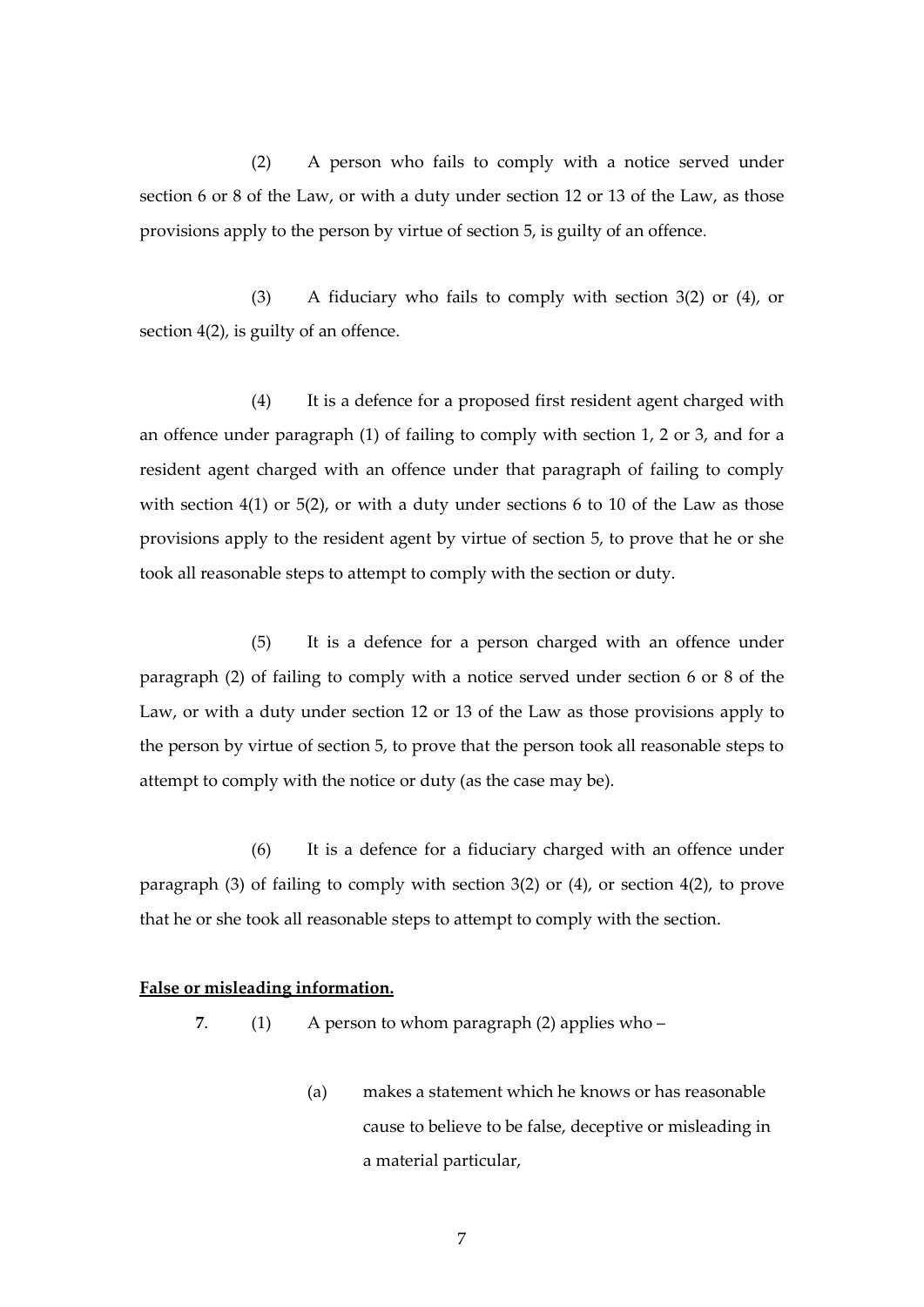- (b) recklessly makes a statement, dishonestly or otherwise, which is false, deceptive or misleading in a material particular,
- (c) produces or furnishes or causes or permits to be produced or furnished any information or document which he knows or has reasonable cause to believe to be false, deceptive or misleading in a material particular, or
- (d) recklessly produces or furnishes or recklessly causes or permits to be produced or furnished, dishonestly or otherwise, any information or document which is false, deceptive or misleading in a material particular,

is guilty of an offence.

(2) This paragraph applies to a person on whom a notice is served under section 9 or 11 of the Law, who is subject to a duty under section 15 or 16 of the Law as those provisions apply to the person by virtue of section 5, or who is a fiduciary to whom a request is made under section 3(2), and who makes any statement or provides any information or document in response to that notice or request, or in the purported discharge of that duty (as the case may be).

#### **Penalties.**

**8.** (1) A person guilty of an offence under this Ordinance is liable on conviction on indictment to a fine, imprisonment for a term not exceeding 6 months, or both, and on summary conviction to a fine not exceeding level 5 on the Alderney uniform scale, imprisonment for a term not exceeding 3 months, or both.

(2) Section 18 (Criminal liability of officers, etc.) of the Law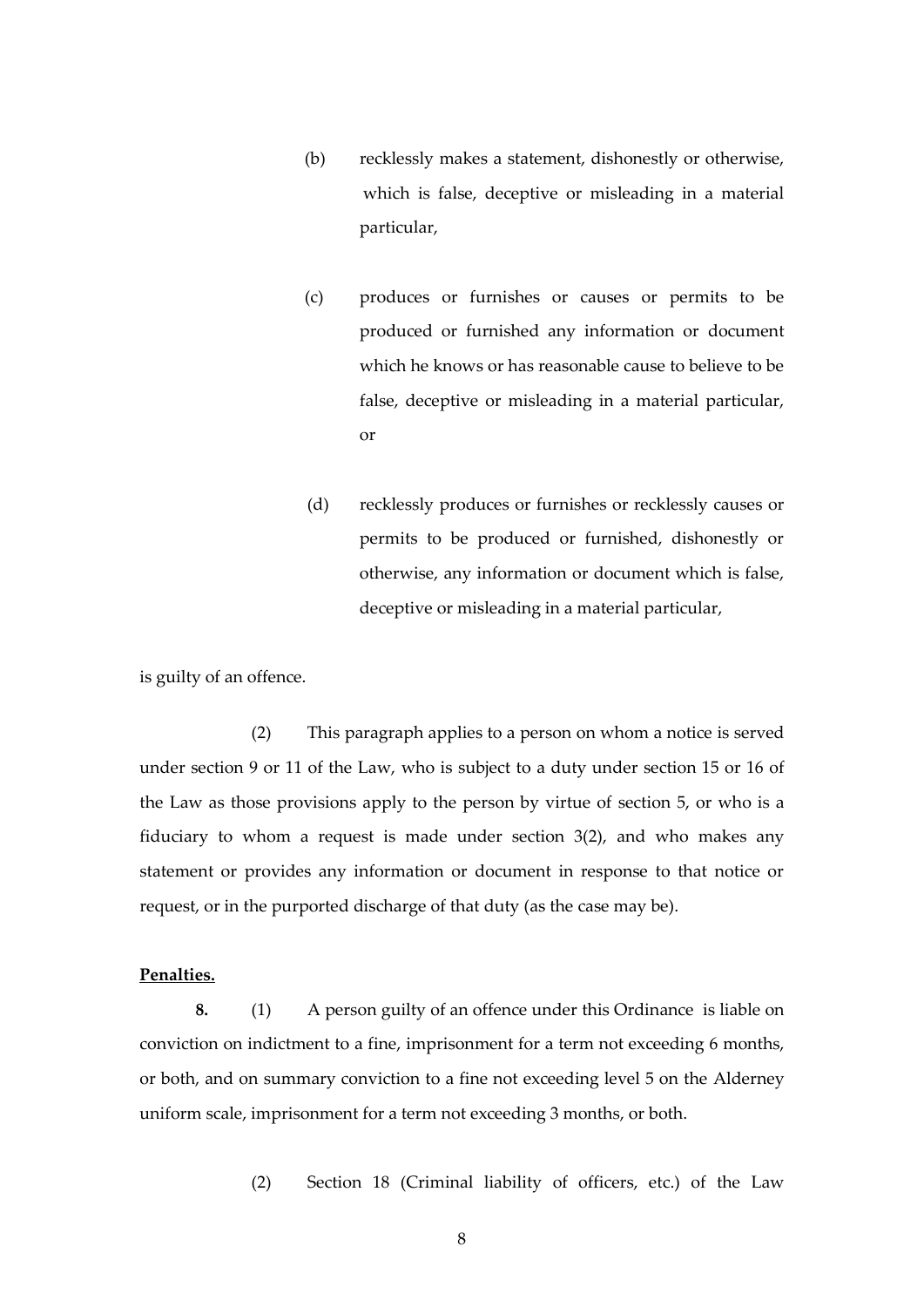applies in respect of offences under this Ordinance as if they were offences under the Law.

#### **General provisions as to regulations.**

- **9**. (1) Regulations under this Ordinance
	- (a) may be amended or repealed by subsequent regulations hereunder,
	- (b) may contain such consequential, incidental, supplemental and transitional provision as may appear to the Committee to be necessary or expedient, and
	- (c) shall be laid before a meeting of the States as soon as possible and shall, if at that or the next meeting the States resolve to annul them, cease to have effect, but without prejudice to anything done under them or to the making of new regulations.

(2) Any power conferred by this Ordinance to make regulations may be exercised -

- (a) in relation to all cases to which the power extends, or in relation to all those cases subject to specified exceptions, or in relation to any specified cases or classes of cases,
- (b) so as to make, as respects the cases in relation to which it is exercised -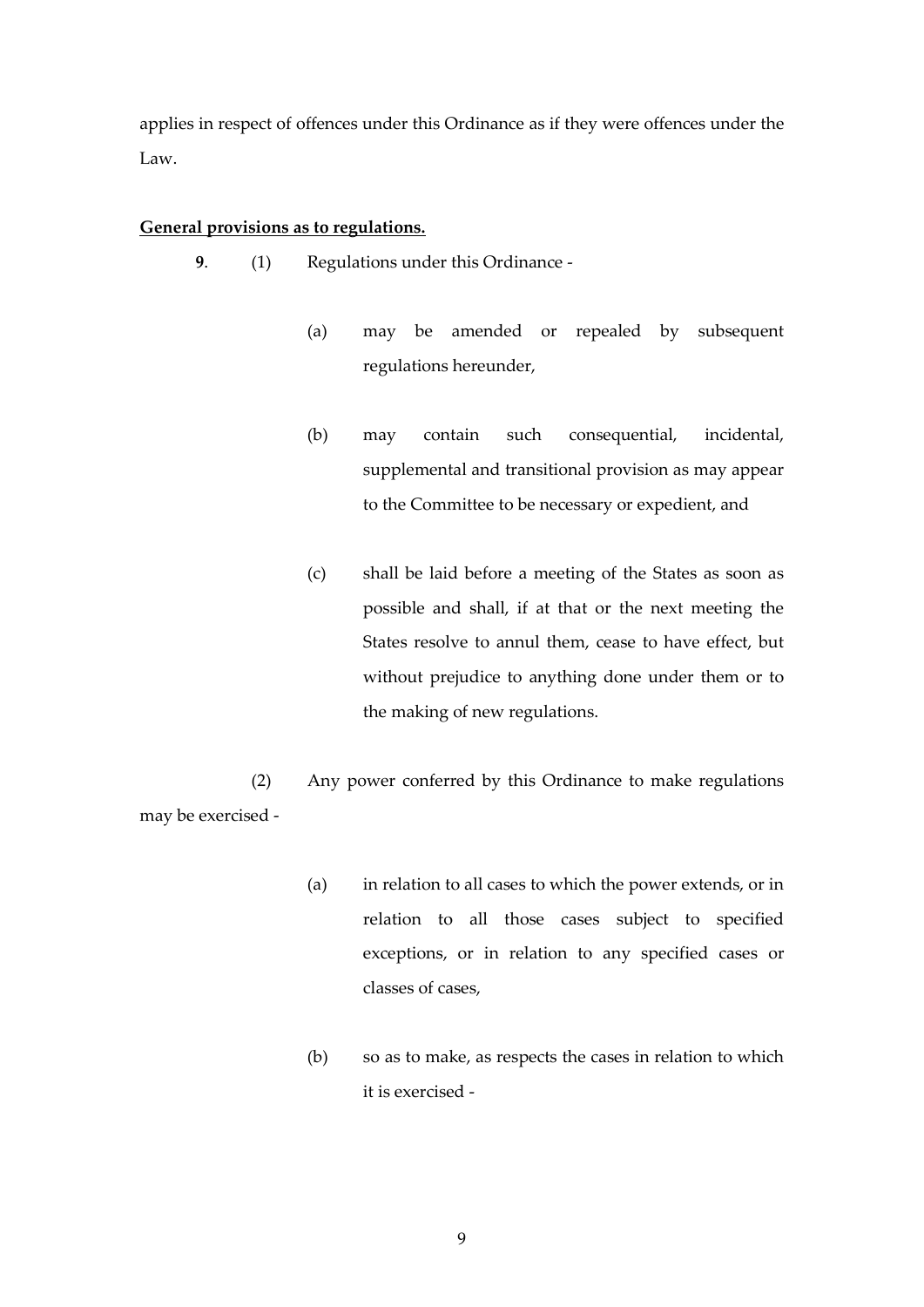- (i) the full provision to which the power extends, or any lesser provision (whether by way of exception or otherwise),
- (ii) the same provision for all cases, or different provision for different cases or classes of cases, or different provision for the same case or class of case for different purposes,
- (iii) any such provision either unconditionally or subject to any conditions specified in the regulations.

#### **Interpretation.**

**10**. (1) In this Ordinance words and expressions have the same meaning as in the Law, and –

> "**licensed fiduciary**" means a person who is licensed under the Section of Fiduciaries, Administration Businesses and Company Directors, etc (Bailiwick of Guernsey) Law, 2000**<sup>b</sup>** ,

> "**the Law**" means the Beneficial Ownership of Legal Persons (Alderney) Law, 2017,

> a "**nominator**" means a legal or natural person who has appointed, requested or instructed a nominee to act as a nominee on

\_\_\_\_\_\_\_\_\_\_\_\_\_\_\_\_\_\_\_\_\_\_\_\_\_\_\_\_\_\_\_\_\_\_\_\_\_\_\_\_\_\_\_\_\_\_\_\_\_\_\_\_\_\_\_\_\_\_\_\_\_\_\_\_\_\_\_\_\_

**b** Order in Council No. I of 2001 amended by No. XIV of 2003; No. XVI of 2007; oNo. VIII of 2008; No. XXV of 2008; Ordinance No. XXXIII of 2003 (the Machinery of Government (Transfer of Functions) (Guernsey) Ordinance, 2003) and Guernsey Statutory Instrument No. 3 of 2008 (the Section of Fiduciaries, Administration Businesses and Company Directors, etc (Bailiwick of Guernsey) (Amendment) Regulations, 2008).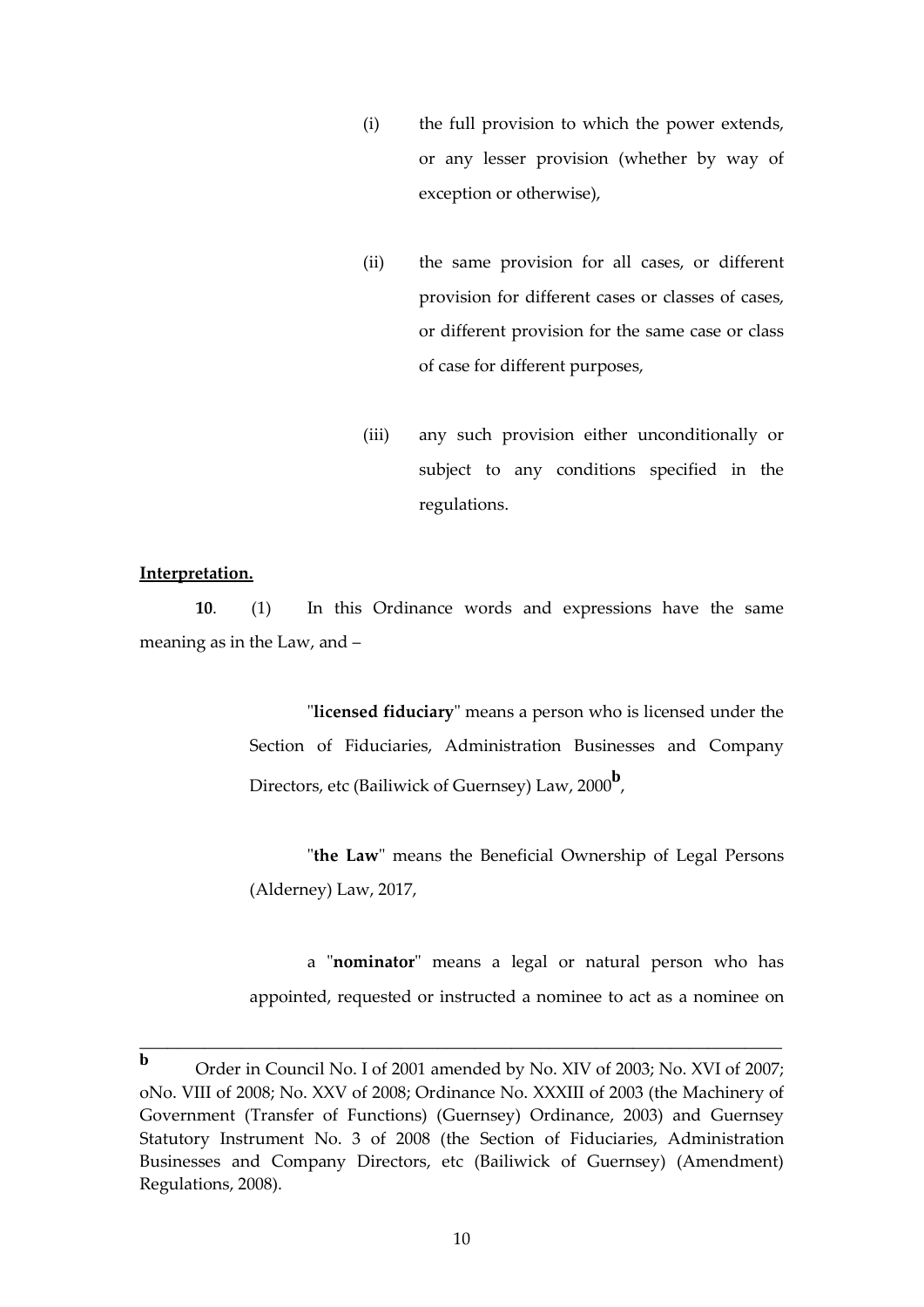his behalf or on behalf of another person, and

a "**nominee**" means a legal or natural person in a nominee relationship in which that person is registered as the legal owner of a share or right in a company which is held or is exercisable by that person on behalf of a beneficial owner of that company, whether directly or indirectly (other than as the trustee of a trust).

(2) The Interpretation (Guernsey) Law, 1948**<sup>c</sup>** applies to the interpretation of this Ordinance.

(3) Any reference in this Ordinance to an enactment is a reference thereto as from time to time amended, re-enacted (with or without modification), extended or applied.

#### **Citation and commencement.**

**11.** This Ordinance may be cited as the Beneficial Ownership of Legal Persons (Nominee Relationships) (Alderney) Ordinance, 2017, and shall come into force on 6 th December, 2017.

\_\_\_\_\_\_\_\_\_\_\_\_\_\_\_\_\_\_\_\_\_\_\_\_\_\_\_\_\_\_\_\_\_\_\_\_\_\_\_\_\_\_\_\_\_\_\_\_\_\_\_\_\_\_\_\_\_\_\_\_\_\_\_\_\_\_\_\_\_

**<sup>c</sup>** Ordres en Conseil Vol. XIII, p. 355.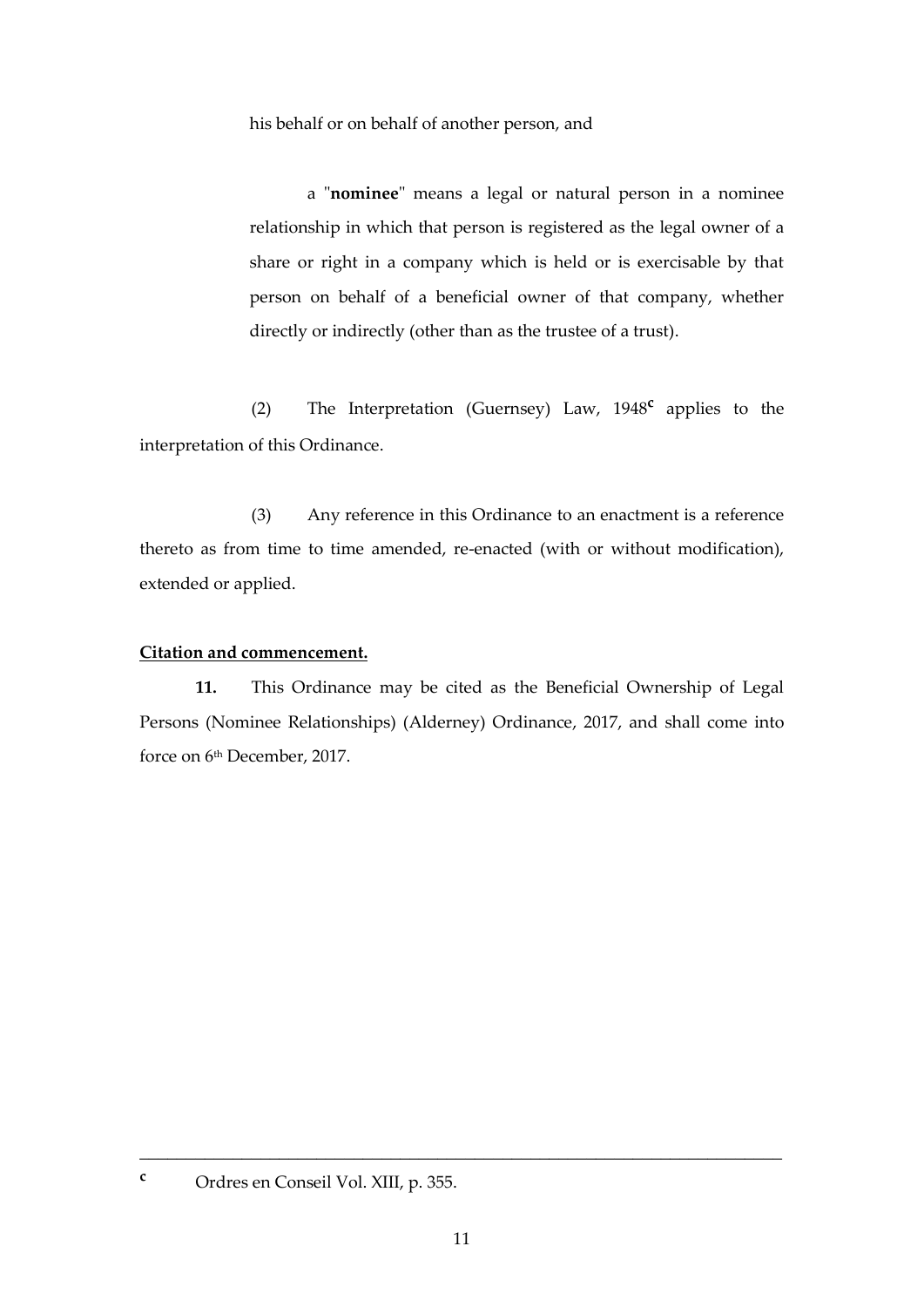## SCHEDULE 1

### Section 2.

## Specified Nominees

- 1. Euroclear UK & Ireland Limited.
- 2. Clearstream.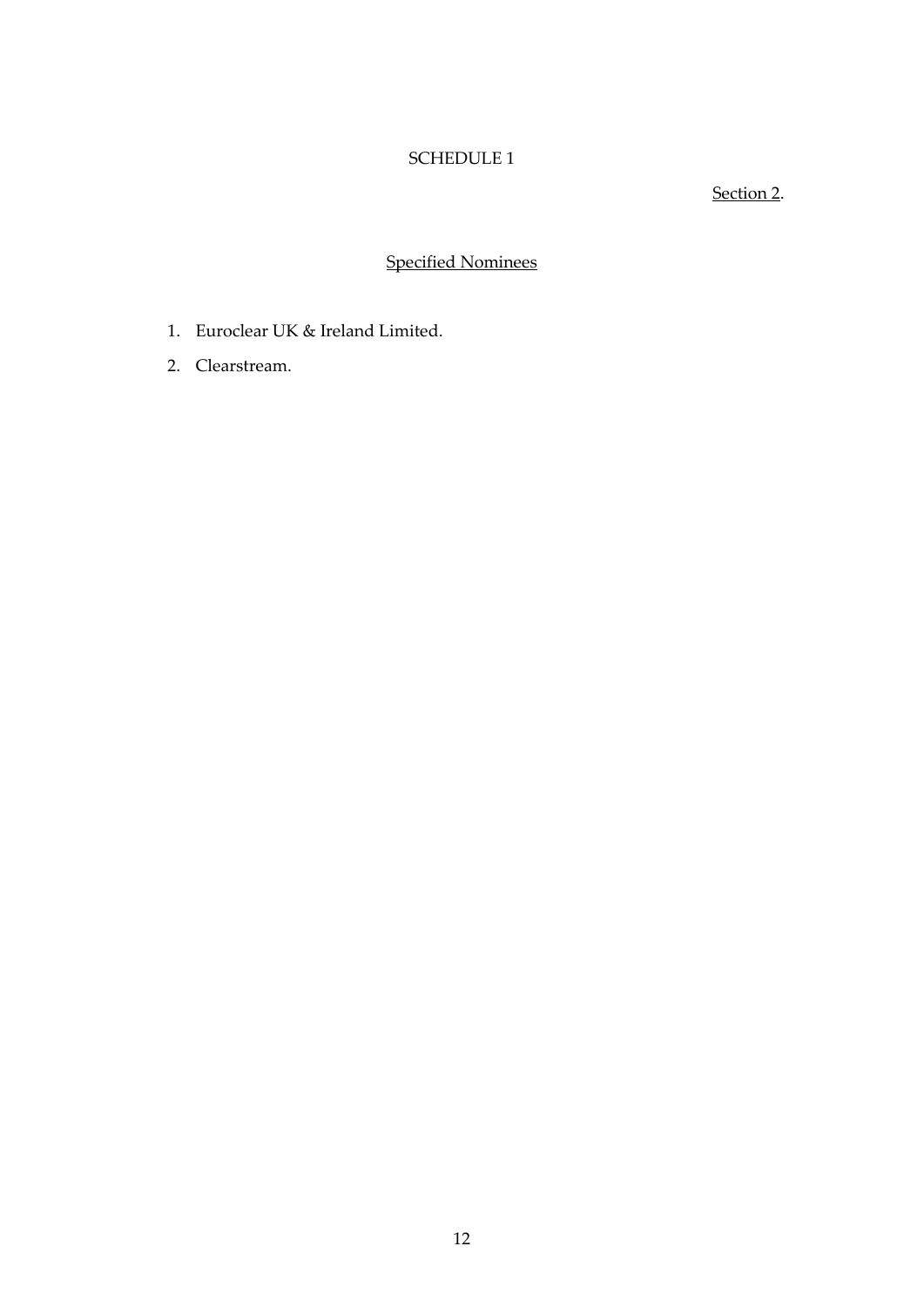#### SCHEDULE 2

#### Section 5.

## Application of sections 6 to 10 and 12 to 13 of the Law in respect of nominees and nominators

**1.** (1) Subject to subparagraph 2, and except as regards the phrase "record of beneficial owners", wherever they appear in sections 6 to 10 and 12 to 13 of the Law for "beneficial owner" and "beneficial owners" substitute "nominee" and "nominees" respectively.

(2) In section 6(1) of the Law, for "ascertain the identity of the beneficial owners", substitute "ascertain the identity of any nominees and their nominators,".

**2.** For section 7(3) of the Law, substitute –

"(3) Subject to subsections (3A) to (3C), "**required particulars**" means –

- (a) in respect of any nominee who is the resident agent, a statement confirming that fact, and in respect of any other nominee, the nominee's –
	- (i) name,
	- (ii) nationality (or jurisdiction of incorporation in the case of a legal person),
	- (iii) date of birth (or date of incorporation and registration number in the case of a legal person), and

13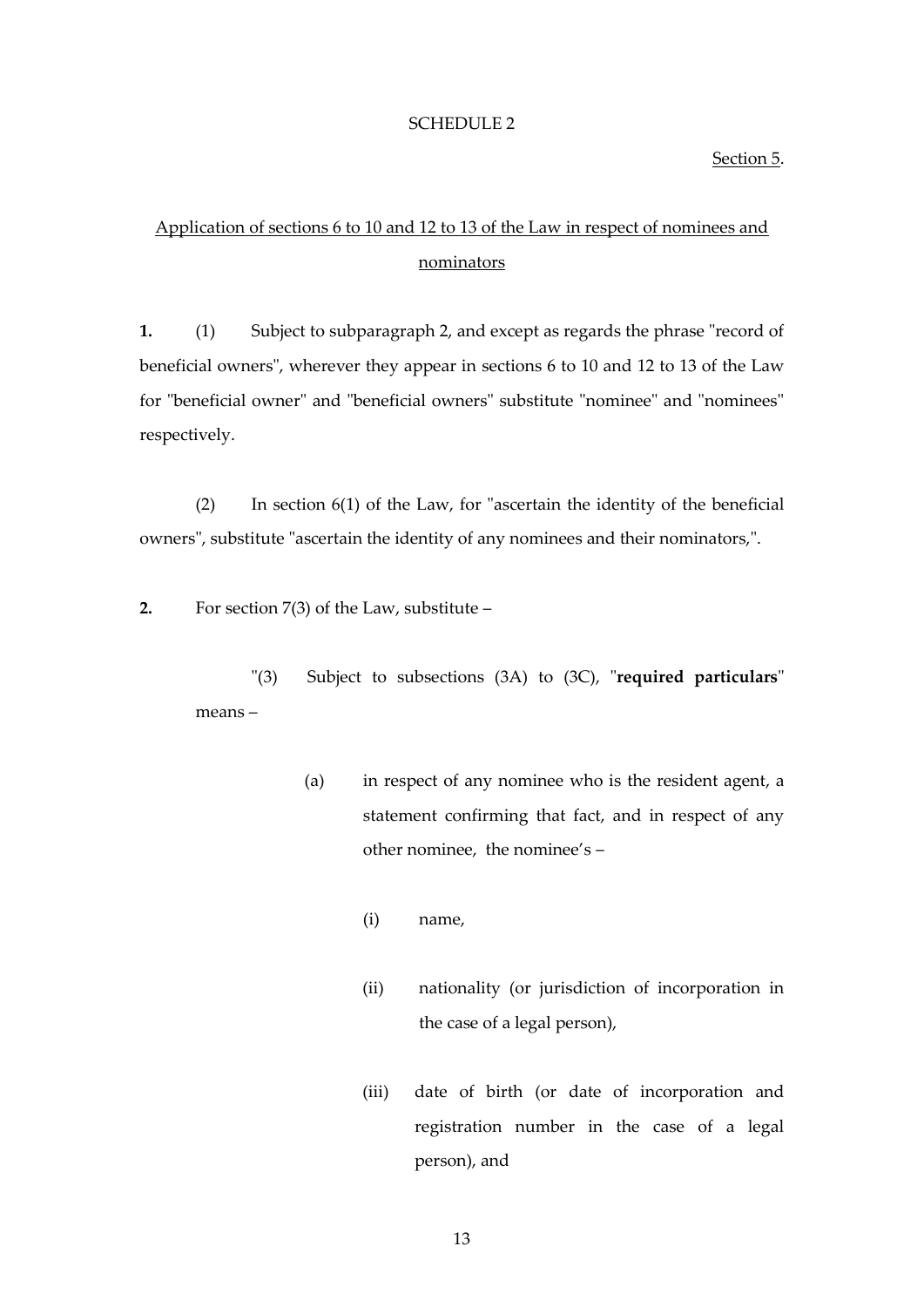- (iv) principal residential address (or address of the registered office in the case of a legal person),
- (b) the nature of the nominee relationship and, in the case of any nominee relationship entered into after the coming into force of this Law, the date on which it was entered into, and
- (c) where the nominator is a beneficial owner, that fact and the name of the beneficial owner in question, or, if that is not the case, the nominator's –
	- (i) name,
	- (ii) nationality (or jurisdiction of incorporation or registration in the case of a legal person),
	- (iii) date of birth (or date of incorporation or registration, and registration number, in the case of a legal person), and
	- (iv) principal residential address (or address of the registered office in the case of a legal person).

(3A) For the avoidance of doubt, where two or more persons act as nominators jointly, the particulars listed at subsection (3)(c) should be provided in respect of each of them.

(3B) Subject to subsection (3C), where the nominee is a specified nominee, "**required particulars**" in respect of that nominee means -